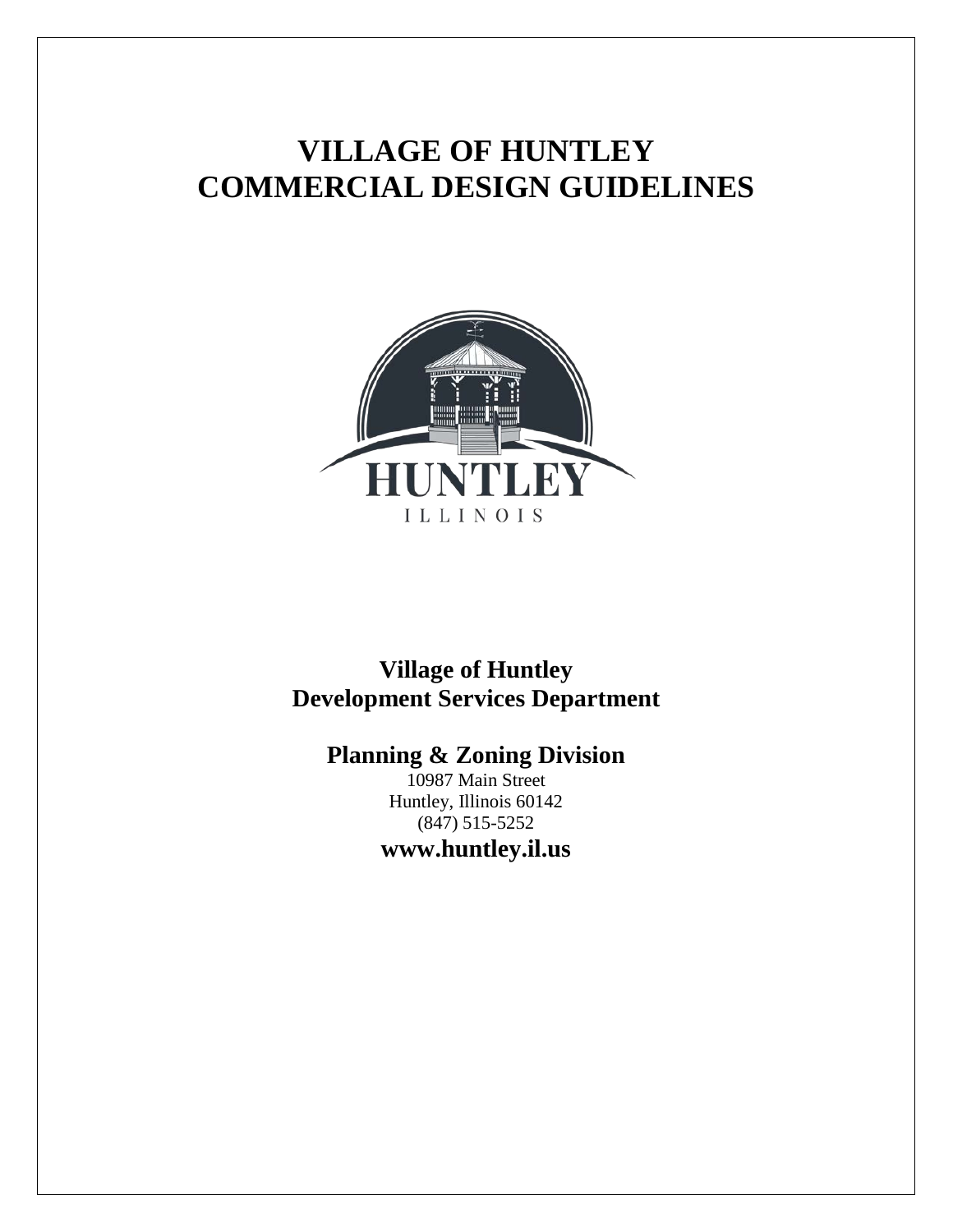#### **VILLAGE OF HUNTLEY COMMERCIAL DESIGN GUIDELINES**

#### **Table of Contents**

| Introduction                                                                                                                                                                                                                        | 3                                          |
|-------------------------------------------------------------------------------------------------------------------------------------------------------------------------------------------------------------------------------------|--------------------------------------------|
| Definitions                                                                                                                                                                                                                         | 3                                          |
| A. Big Box Retail Standards<br>1. Facades and Building Materials<br>2. Parking Areas<br>3. Street Access<br>4. Signage<br>5. Landscaping<br>6. Accessory Structures, buildings or other equipment<br>7. Lighting                    | 4<br>$\frac{5}{5}$<br>6<br>6<br>7<br>8     |
| <b>B.</b> Stand Alone Retail/Outlot Structures<br>1. Facades and Building Materials<br>2. Parking Areas<br>3. Street Access<br>4. Signage<br>5. Landscaping<br>6. Accessory Structures, buildings or other equipment<br>7. Lighting | 9<br>9<br>10<br>10<br>11<br>11<br>13<br>13 |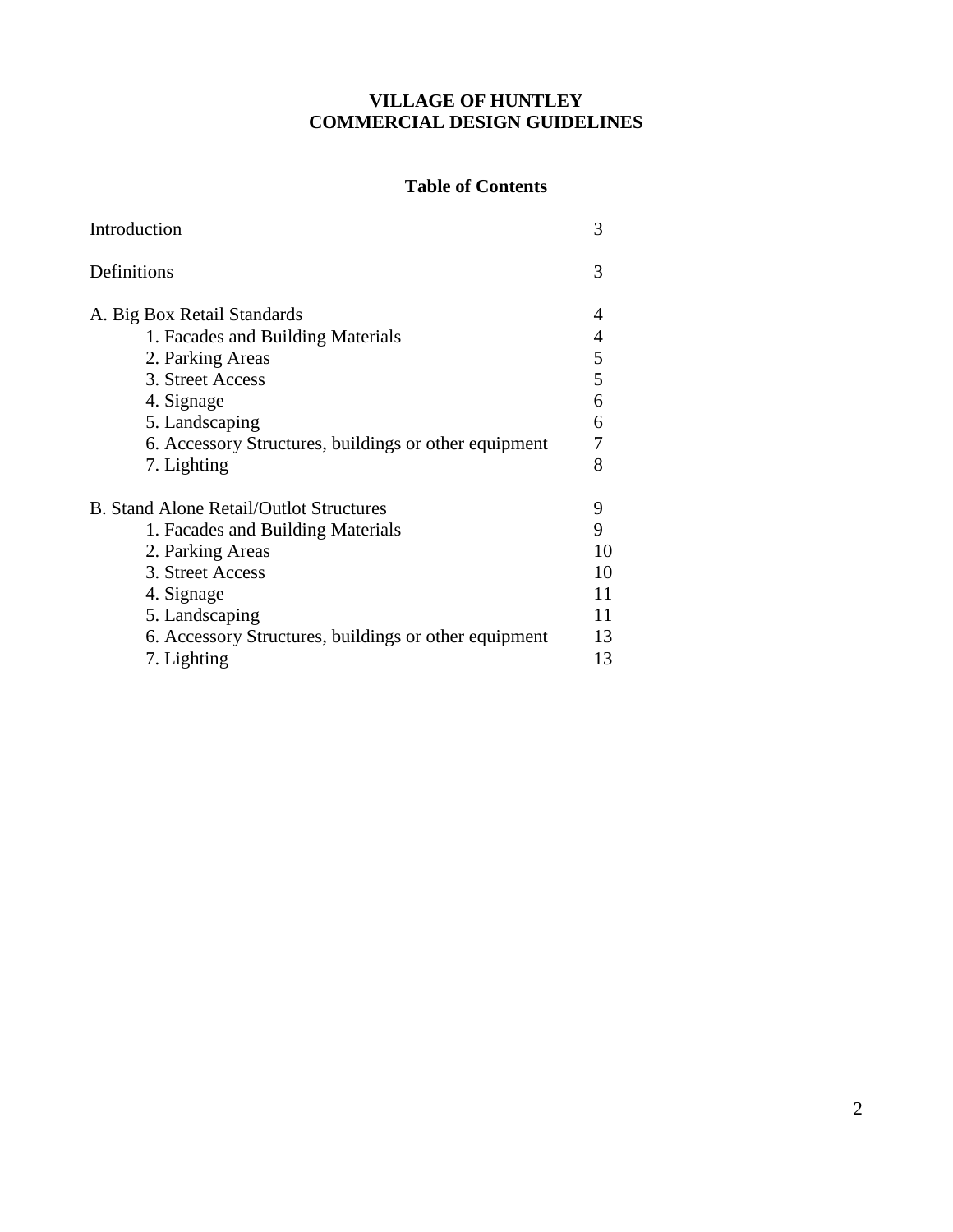#### **INTRODUCTION:**

Commercial guidelines are an important and necessary component of the Village's development process. While the Village, from an economic development standpoint, is eager to attract "big-box retail" and "super retail" centers, there is an obligation to balance the economic gains with strong planning and architectural principles. Without the proper planning and design, these developments have the potential to be monotonous, unsafe and degrade surrounding property values.

The Village of Huntley, in harmony with its economic development goals, has established these commercial design guidelines to promote quality, visually pleasing and safe commercial areas within the Village. With Huntley being one of the fastest growing Villages in the country, now is the time to establish standards for future big-box and stand alone retail development locating within the Village limits.

These guidelines are not intended to inhibit retail development; in fact, they are focused on promoting upscale, quality development within the Village of Huntley. Communities throughout the state and country have adopted similar guidelines with much success. These guidelines not only benefit the Village, but they also assist the developer and retailer in attracting customers, benefiting the community as a whole.

Two main types of commercial development are outlined in these guidelines: big-box and stand alone retail/outlot sites. This document outlines the goals of the Village and the proposed guidelines associated with these goals. The main areas of consideration are facades and building materials, parking areas, street access, signage, bike paths, and landscaping, lighting and accessory structures.

This document is intended to provide a blueprint for the ideal design of commercial developments within the Village of Huntley.

#### **KEY DEFINITIONS**:

**Big Box -** A large scale retailer including, but not limited to, Wal-Mart, Meijer, Target, Costco, Menards, Home Depot, etc. These retailers occupy more than 50,000 *gross* sq. ft. of building space and derive their profits from high sales volumes, including associated inline stores. Also known as "anchor stores".

**Stand alone retail/Outlots (also defined in the Village as Pad Sites) -** Smaller retail uses which occupy less than 50,000 *gross* sq. ft. of store space. These uses tend to be "outlying" from the main "anchor" or big-box retail structures. Stand alone retail/outlot uses are generally developed closer to a main thoroughfare, such as Route 47 and offer greater visibility to motorists.

#### **- Unless specified otherwise in this document, all other requirements of the Village Code shall apply to any new commercial developments. -**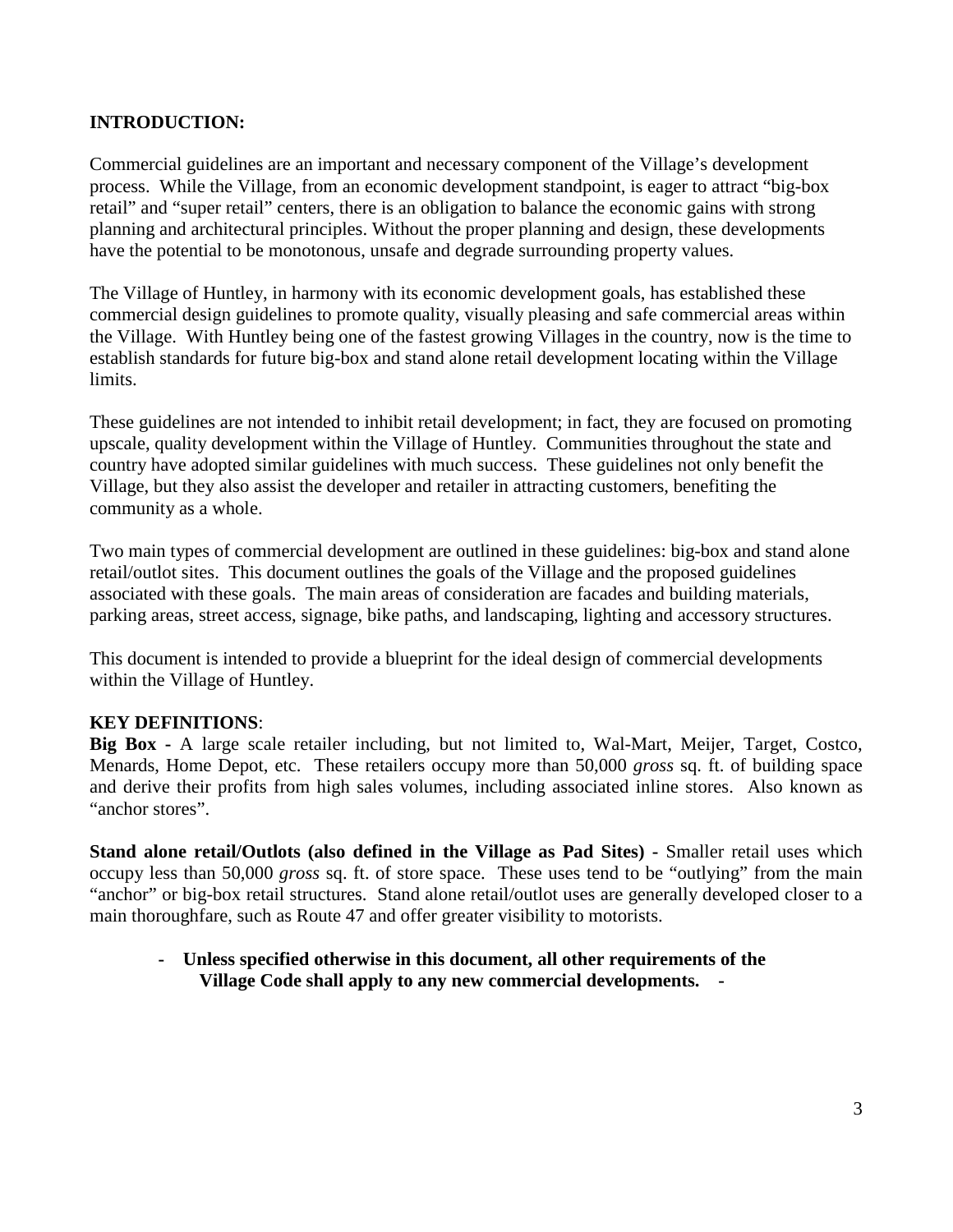# **BIG BOX RETAIL STANDARDS**

#### 1. FACADES, ROOFS AND BUILDING MATERIALS:

#### **GOAL**

To minimize the massive scale and impersonal appearances that is sometimes associated with bigbox retail structures.

#### **DESIGN GUIDELINES**

- a. Buildings with a façade of more than 75 feet in length shall incorporate wall recessions or projections at a minimum of 5 feet in depth. These projections or recessions shall cover at least 25 percent of the total building façade.
- b. A multiple-story architectural element, such as a clock tower, spire, or bell tower, may be appropriate as a design "highlight" at key locations along the corridor. At least 50 percent of the total façade shall use such features as windows, awnings, entryways, columns, architectural relief and other façade ornamentation and detailing to discourage long expanses of bare wall.
- c. Covered walkways are encouraged along the fronts of multi-tenant commercial buildings to create a "pedestrian-friendly" orientation, provide weather protection and to add a visual interest at the street level.
- d. Any business permitted to have a drive-thru facility shall be sited so that the drive-through lanes and pick-up windows are not predominantly featured.
- e. Window glazing shall be clear or slightly-tinted; dark, mirrored or reflective glass is not permitted.
- f. Variations in rooflines are required. Parapets, dormers or other features must be used to conceal rooftop mechanical equipment, wall packs and conduits on all sides of the structure.
- g. Metal "seam" and mansard roofs are discouraged. Pitched roofs must be covered with architectural shingles as approved by the Village.
- h. Quality materials shall be used on all sides of the building, providing an attractive "360 degree" appearance.
- i. The following building materials shall be used: textured brick, decorative stone, masonry or other material approved by the Village as the predominating material and as contrasting and complementary accent materials. Plain concrete block, metal, EFIS, Dryvit or other similar materials are prohibited.
- j. All predominant exterior building and signage materials shall consist of earth tone, neutral or low reflectivity colors.

**Example of good architectural big-box design and use of complementary and contrasting color**

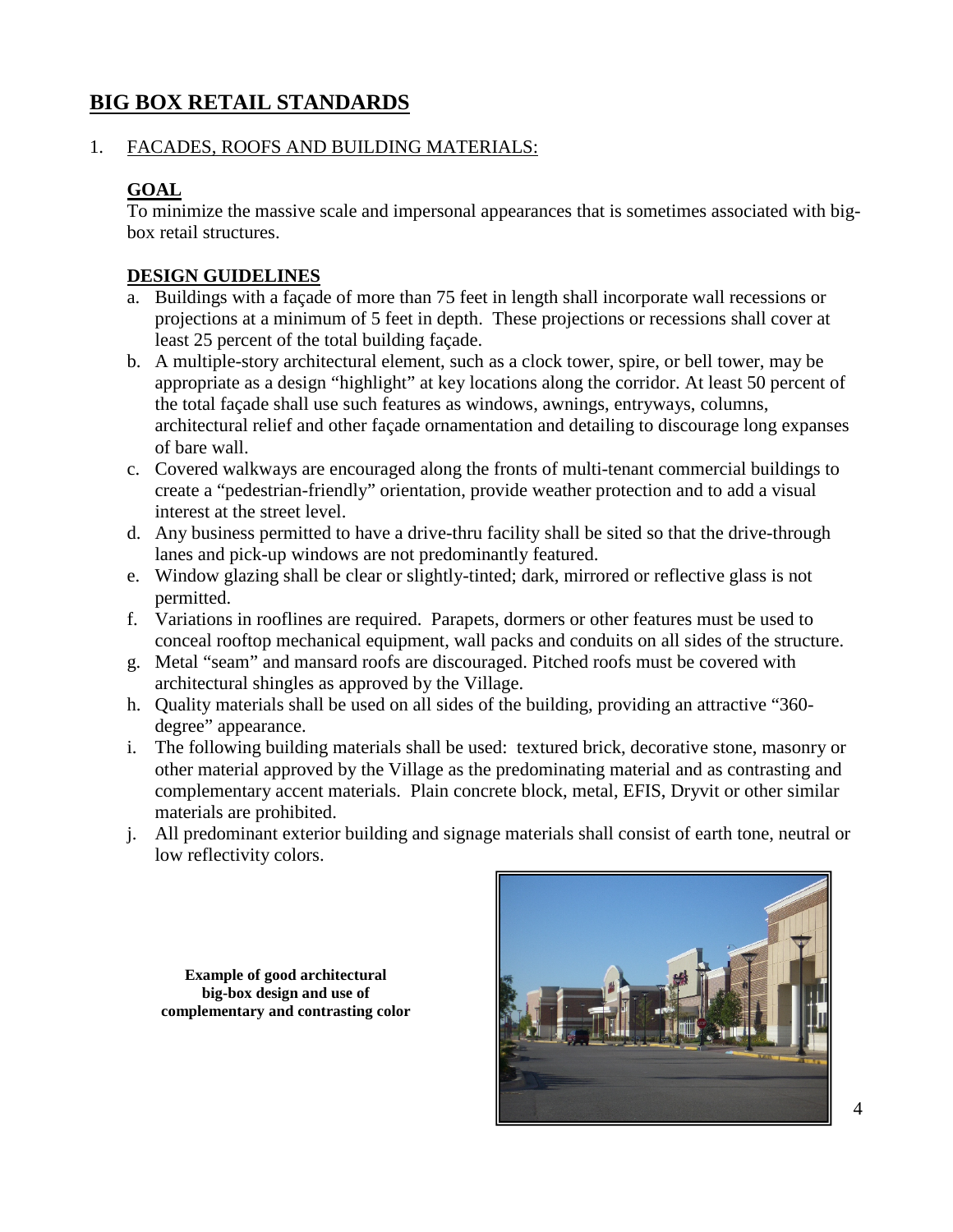#### 2. PARKING AREAS:

# **GOAL**

To minimize the large, uninterrupted asphalt parking lots between the street and the building and to create a more pedestrian safe and friendly environment in the parking areas.

#### **DESIGN GUIDELINES**

- a. At a minimum, parking areas shall follow the requirements for parking lot landscaping as found in Section 156.073C of the Village of Huntley Zoning Code.
- b. Sidewalks and Landscape aisles shall be located perpendicular to the main building to facilitate the flow of pedestrians from the parking lot to the building in a safe and efficient manner.
- c. Textured main parking aisles, entry ways and pedestrian crossing areas of colored concrete, brick or other material are required to be used.
- d. Only the minimum required parking shall be provided in front of the building. Excess and employee parking shall be located at the side or rear of the building.
- e. Drive aisles (with no parking space access) shall be located between big-box users and outlots to facilitate the flow of traffic through the retail development.
- f. Parking lots shall be screened from view along sidewalks and roadways through the combined use of free forming berms, low masonry walls and plantings. Fencing shall be wrought iron, chain link fencing is prohibited.





**GOOD BAD**

Examples of parking lot landscaping and paving

# 3. STREET ACCESS:

# **GOAL**

To limit the number of access points along Route 47, Algonquin Road, Kreutzer Road and other major arterials or secondary arterials especially in areas adjacent to current access points or traffic lights. This will reduce traffic congestion and accidents while providing a better flow of traffic in and out of retail developments.

# **DESIGN GUIDELINES**

a. Parking areas for big-box users shall be connected whenever possible through the use of cross-access easements.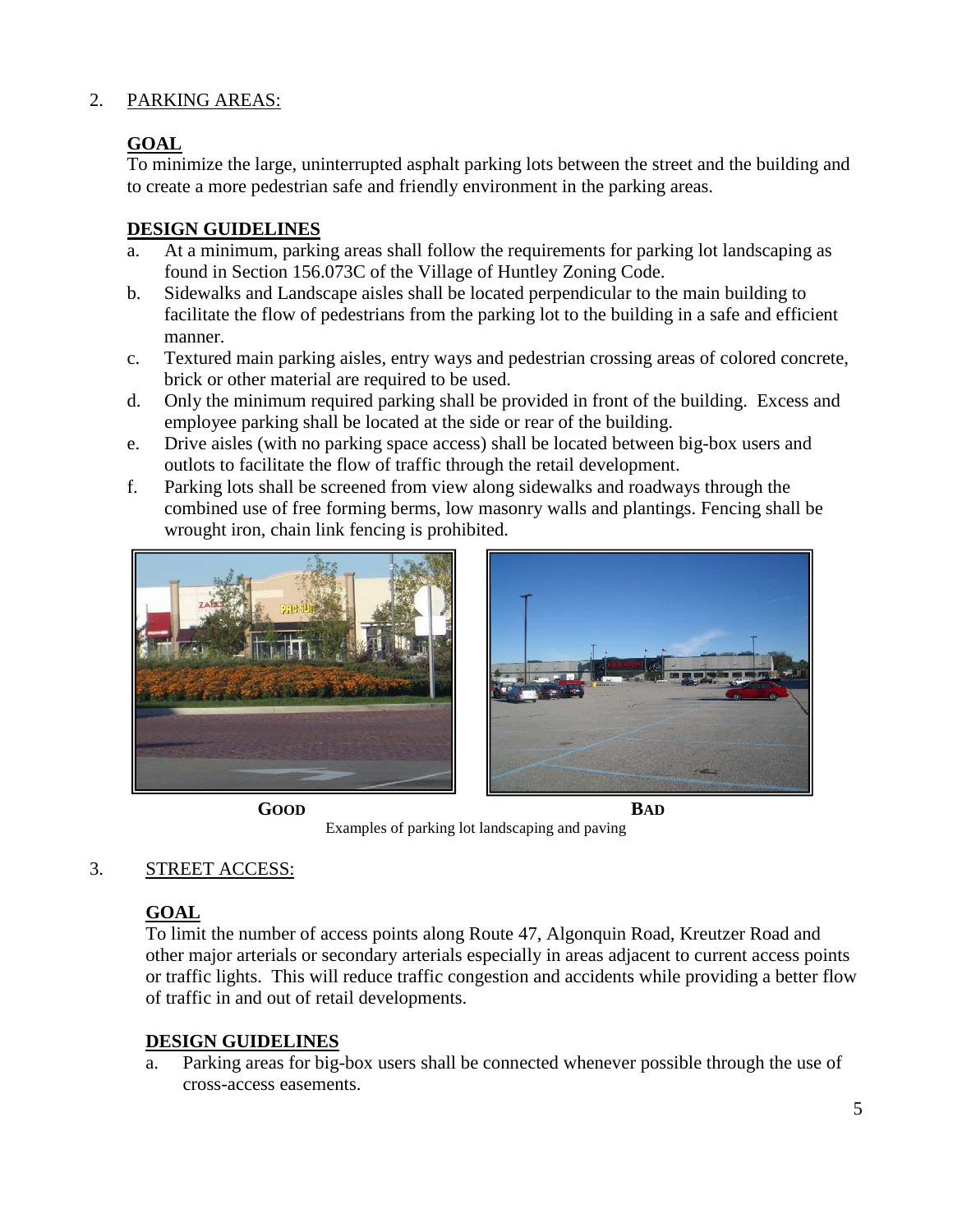- b. Curb-cuts should be minimized and traffic shall be funneled to single outlet points that serve multiple retail and big-box users.
- 4. SIGNAGE:

# **GOAL**

To consolidate big-box and retail signage to one or two main locations. Signage shall also be appropriate to the character of the retail area and consistent with the architecture of the buildings.

#### **DESIGN GUIDELINES**

- a. Multiple retail users (excluding pad sites/outlots) in a big-box center (shopping center anchored by a "big-box" retailer) shall utilize one monument sign (not to exceed 25 feet in height) at the entrance to the development.
- b. Internal illumination is preferred for any signage with external illumination used only in limited and strictly controlled instances.
- c. The architecture and material of the sign shall correspond with the architecture and material of the principle structure.
- d. Pole signs, pylon signs and billboards are not permitted.



Example of retail signage

#### 5. LANDSCAPING:

# **GOAL**

To provide for visually appealing sites through the use of landscaping in the form of trees, bushes and berming. This will screen unappealing portions of buildings and parking areas from the roadway/pedestrian areas and any nearby residential development. Landscaping will also break up the long expanse of big-box structures through the use of foundation plantings.

#### **DESIGN GUIDELINES**:

- a. All big-box retail lots shall provide a minimum 20 foot landscape buffer along the side and rear yards. One shrub per 15 linear feet and one tree per 25 linear feet are required along these areas. These plantings may be clustered in areas to avoid a utilitarian look.
- b. Foundation plantings consisting of one large shrub per 10 linear feet and one  $2\frac{1}{2}$  inch caliper tree per 20 linear feet shall be required along each wall of the principle structure.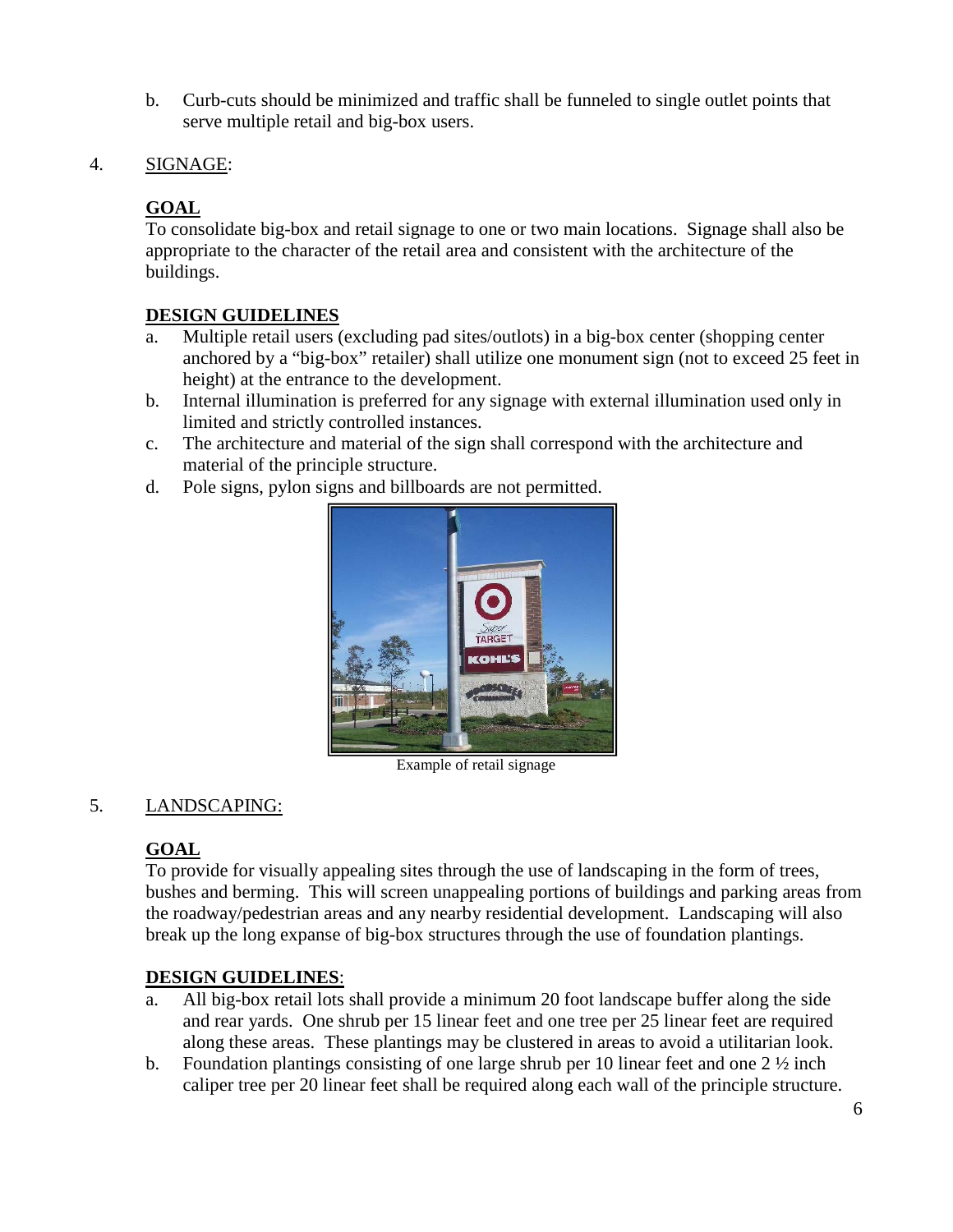- i. 25 percent of the total perimeter shall include planting beds.
- ii. These plantings may be clustered to avoid a utilitarian look.
- iii. Particular attention shall be paid toward screening mechanical equipment, bicycle parking areas, and loading docks; softening large expanses of building walls; and accenting entrances and architectural features.
- iv. *Ground Cover:* Except where occupied by planting beds, all foundation landscaping areas shall be sodded.
- c. Planters (preferably of brick ceramic, masonry construction) shall be utilized whenever possible.
- d. One tree and three shrubs are required per 15 linear feet of street/drive aisle frontage. These plantings may be clustered in areas to avoid a utilitarian look.
- e. Flower beds and low-rise bushes/shrubs are required at the base of any sign.
- f. Plantings shall be utilized around accessory structures, buildings or other equipment to effectively screen them from high-traffic areas.
- g. Irrigation: All landscaped areas shall be irrigated. Irrigation shall provide well hydrated conditions for vigorous growth of turfgrass and woody plant material particularly in areas of prominence adjacent to and along thoroughfares.
	- i. All irrigation shall comply with applicable codes and permit requirements.
	- ii. All irrigation appurtenances shall be housed within the primary structure or be contained in below ground vaults.
	- iii. Irrigation application shall be limited to green space. Over-spray of paved areas shall not be permitted.
	- iii. Irrigation shall be managed by a remote electronic controller scheduled for operation in off-peak hours.
- h.. Native plantings and salt tolerant species are to be utilized in parking lot islands.
- i. Plant material implemented in each lot shall comply with these minimum sizes:
	- i. Shade Tree: 2 ½" caliper
	- ii. Evergreen tree: 6' height
	- iii. Ornamental tree: 10' height
	- iv. Shrub: 3' height or spread
	- v. Screening material: 4' height
- j. Landscape islands shall be provided at a ratio of one island per 15 parking spaces with one canopy tree (3" to 4" caliper inches) groundcover and/or shrubs (3' height or spread).
- k. The Village shall hold the maintenance bond for a minimum of three years to ensure the vitality of all trees, shrubs and ground cover (existing and newly planted) approved as part of the overall landscape plan for the subject development.

# 6. ACCESSORY STRUCTURES, BUILDINGS OR OTHER EQUIPMENT:

# **GOAL**

To provide for aesthetically pleasing accessory structures that are screened from heavily trafficked areas through the use of similar materials that are used in the primary structure.

#### **DESIGN GUIDELINES**:

a. Accessory structures such as trash enclosures, ATM machines, truck docks or equipment such as water meters, electric meters, gas meters, air conditioning units or other similar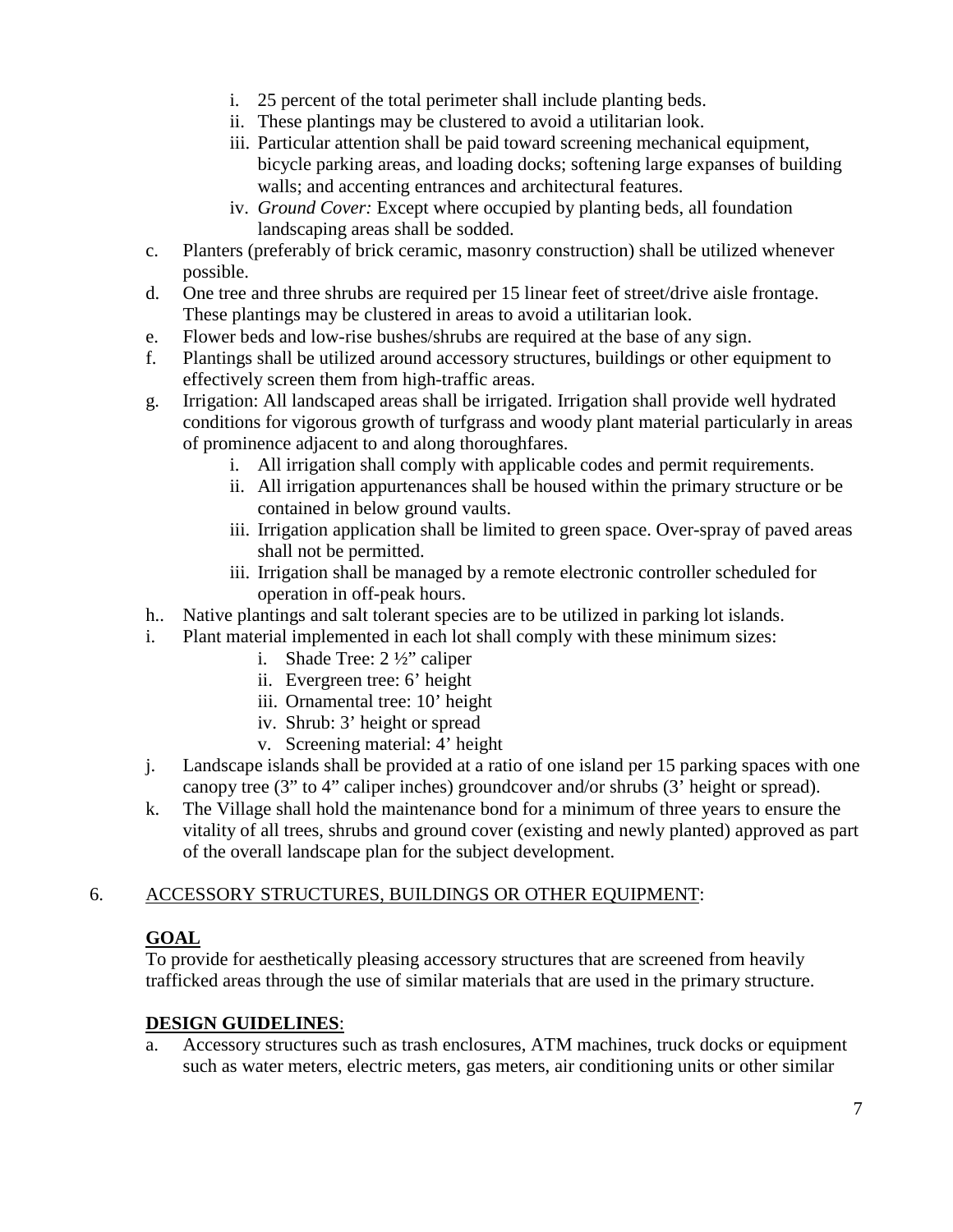structures shall be constructed of or enclosed with masonry materials and utilize steel or aluminum access gates.

- b. Accessory structures shall take on the physical and architectural characteristics of the principle structure.
- c. Accessory structures shall not be visible from the roadway.
- d. Temporary outdoor sales displays shall be approved by the Village Board and designated on an associated site plan.
- e. Shopping cart storage shall be inside main structure.



Examples of retail trash/mechanical enclosure

# 7. LIGHTING:

# **GOAL**

To establish a standard for lighting fixtures within all new commercial developments within the Village.

# **DESIGN GUIDELINES**

- a. Lighting level at the property line shall not exceed 0.5 foot-candles.
- b. Lighting shall be designed to direct the light down toward parking area or structure.
- c. Accent lighting shall be used whenever possible. Incandescent lighting is encouraged; if neon lighting is used, there use should serve to accent, not predominate and colors shall be compatible with/complement the building façade.
- d. Decorative historic or traditional design lighting fixtures are required, and shall be compatible with the related structure and the surrounding development. Shorter lighting standards are encouraged (*i.e. 12' to 20'*) to assist in establishing pedestrian environments within individual developments. Taller light standards (*i.e. 25' to 40'*) are discouraged.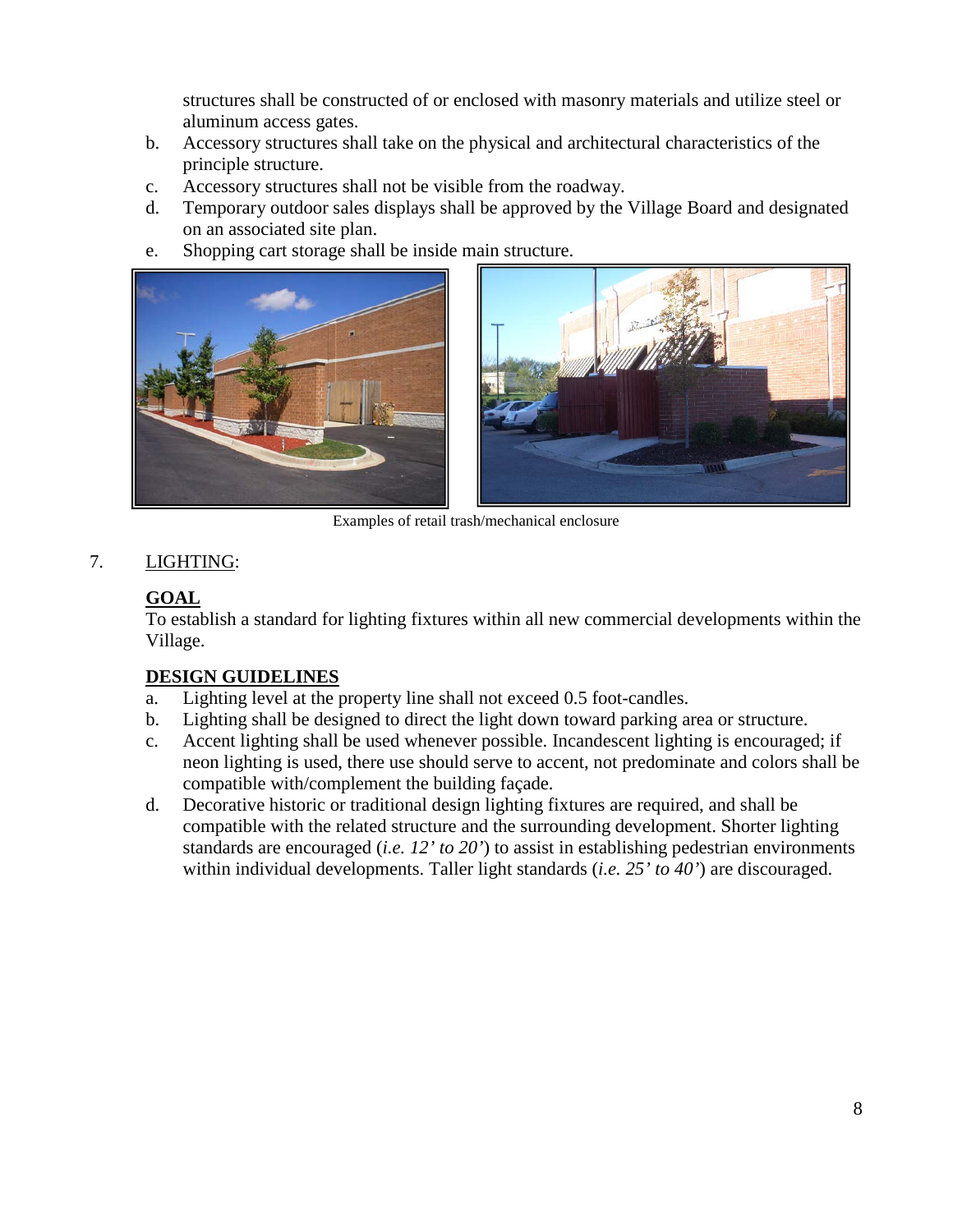# **STAND ALONE RETAIL/OUTLOT (PAD SITE) STRUCTURES**

#### 1. FACADES, ROOFS AND BUILDING MATERIALS:

# **GOAL**

To provide for visually interesting building exteriors when viewed from Route 47 and from the associated parking areas; also, to establish a high-quality signature character that will distinguish the Village in a positive manner from surrounding areas.

# **DESIGN GUIDELINES**

- a. When applicable, stand alone retail/outlots shall exhibit similar architectural and design qualities of the principle anchor or big-box structure.
- b. Buildings shall include architectural features and patterns that create visual interest such as recessions or projections in the elevations.
- c. Awnings and covered walkways are encouraged to promote pedestrian orientation and visual appeal at street level.
- d. Metal "seam" and mansard roofs are discouraged. Roofs must be covered with architectural shingles as approved by the Village.
- e. The following building materials shall be used: textured brick, decorative stone, masonry or other material approved by the Village as the predominating material and as contrasting and complementary accent materials. Plain concrete block, metal, EFIS, Dryvit or other similar materials are prohibited.
- f. Window glazing shall be clear or slightly-tinted; dark, mirrored or reflective glass is not permitted.
- g. All exterior building and signage materials shall consist of earth tone, neutral or low reflectivity colors.
- h. Drive through banks, drug stores or restaurants shall locate the drive through towards the rear of the structure.
- i. Buildings are encouraged to be located and oriented towards the main thoroughfare with parking and loading in the rear.
- j. Variations in rooflines should be used when possible. Parapets, dormers or other features shall be used to conceal rooftop mechanical equipment on all sides of the structure.



Example of good architectural outlot/stand alone retail design and use of color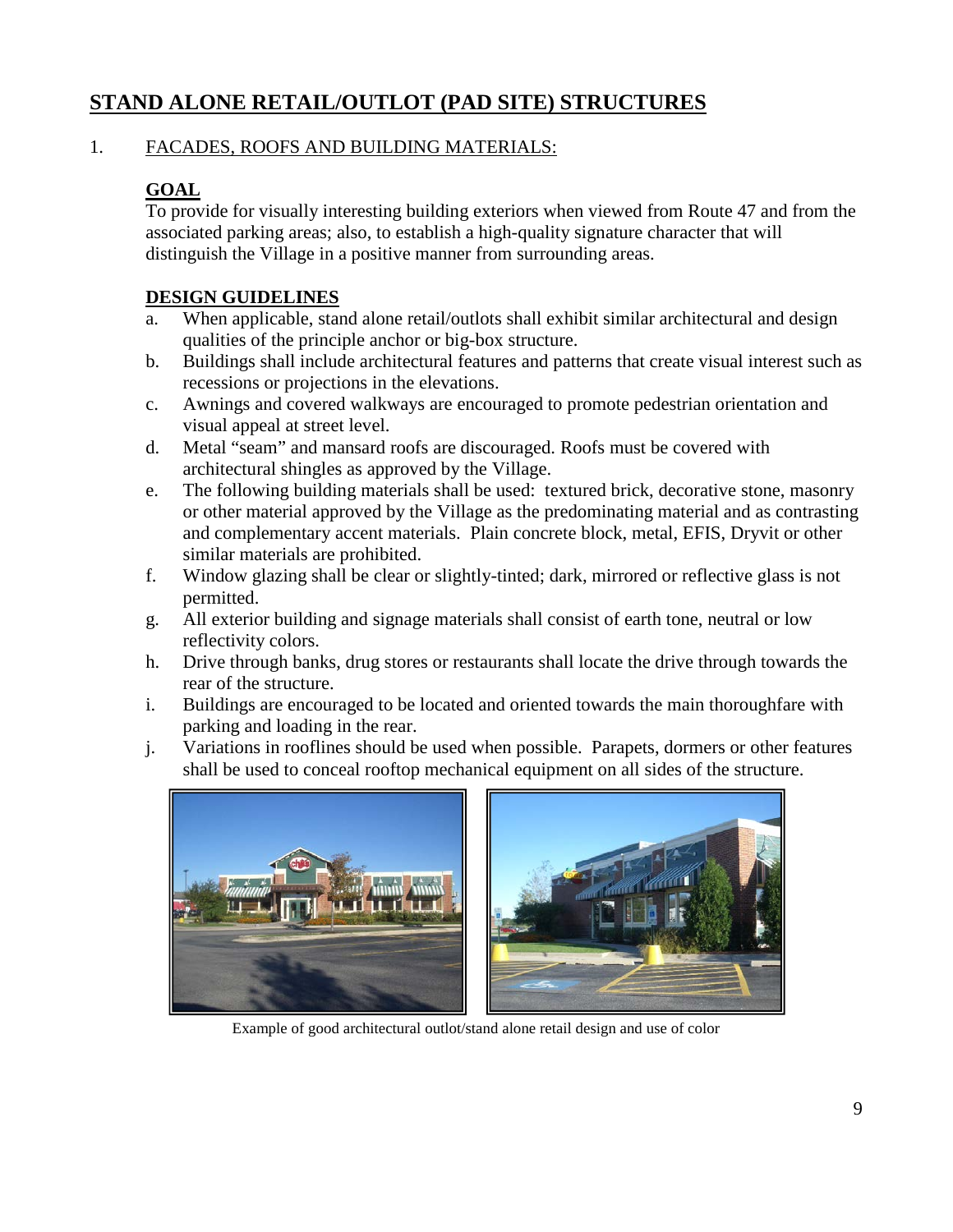

Example of outlot structure oriented towards the main thoroughfare

# 2. PARKING AREAS:

# **GOAL**

To minimize the large, uninterrupted asphalt parking lots between the street and the building and to create a more pedestrian safe and friendly environment in the parking areas.

# **DESIGN GUIDELINES**

- a. At a minimum, parking areas shall follow the requirements for parking lot landscaping as found in Section 156.073C of the Village of Huntley Zoning Code.
- b. Sidewalks and Landscape aisles shall be located perpendicular to the main building to facilitate the flow of pedestrians from the parking lot to the building in a safe and efficient manner.
- c. Textured main parking aisles, entry ways and pedestrian crossing areas of colored concrete, brick or other material are required to be used.
- d. Only the minimum required parking shall be provided in front of the building. Excess and employee parking shall be located at the side or rear of the building.
- e. Drive aisles (with no parking space access) shall be located between big-box users and outlots to facilitate the flow of traffic through the retail development.
- f. Parking lots shall be screened from view along sidewalks and roadways through the combined use of free forming berms, low masonry walls and plantings. Fencing shall be wrought iron, chain link fencing is prohibited.

# 3. STREET ACCESS:

# **GOAL**

To limit the number of access points, especially in areas adjacent to current access points or traffic lights. This will reduce traffic congestion and accidents while providing a better flow of traffic in and out of retail developments.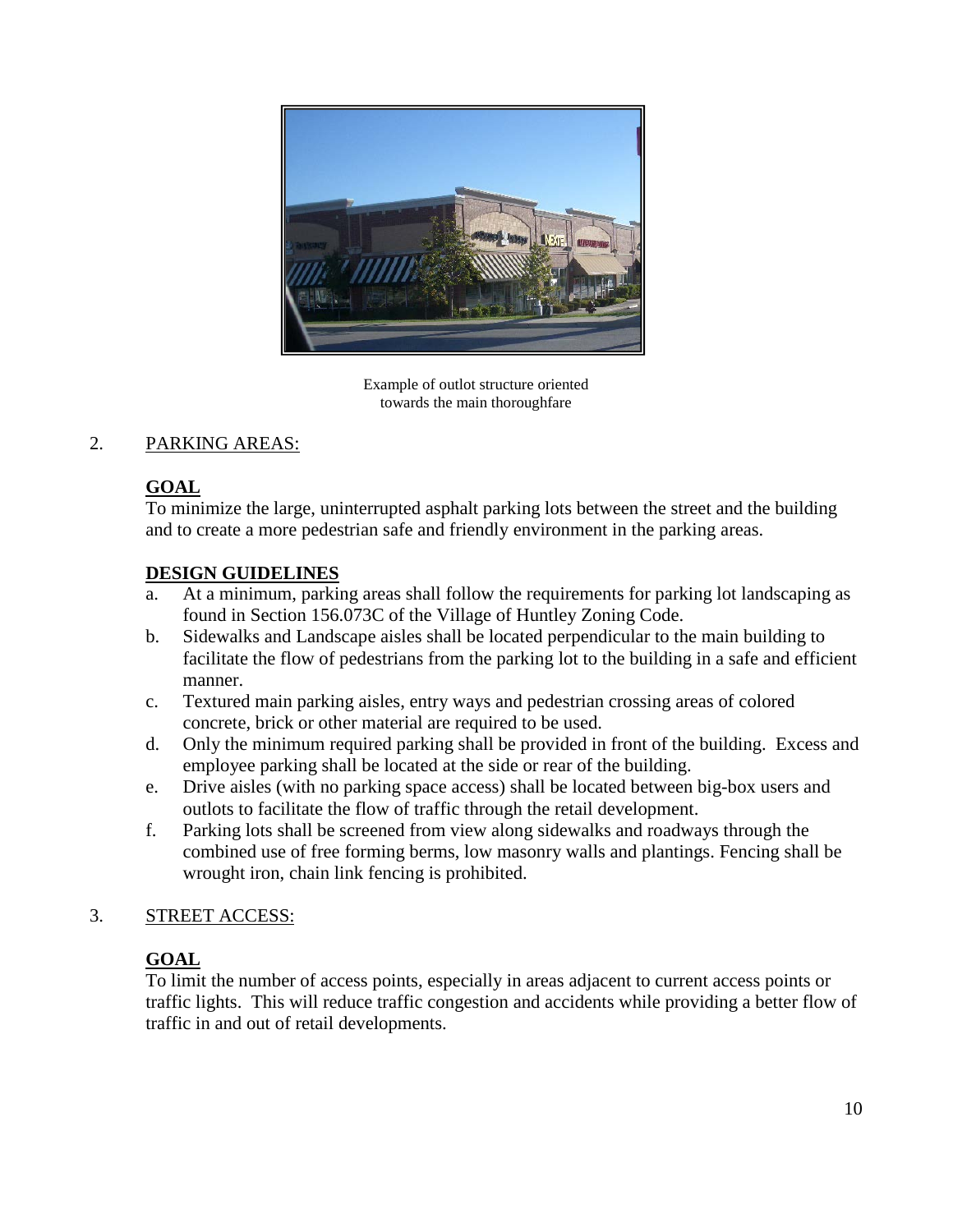#### **DESIGN GUIDELINES**:

- a. Parking areas between outlots shall be connected whenever possible through the use of cross-access easements.
- b. Curb-cuts should be minimized and traffic shall be funneled to single outlet points that serve multiple outlots.
- c. When curb-cuts for individual outlots lots are absolutely necessary, right in/right out access points shall be utilized in lieu of full access points.

#### 4. SIGNAGE:

# **GOAL**

To limit the number and height of signage, minimize street clutter and provide for an attractive and safe environment along the roadway. Signage shall also be appropriate to the character of the retail area and consistent with the architecture of the buildings.

# **DESIGN GUIDELINES**

- a. The architecture and material of the sign shall correspond with the architecture and material of the principle structure.
- b. Internal illumination is preferred for any signage with external illumination used only in limited and strictly controlled instances.
- c. All signage must be monument in nature and no taller than 6 feet in height as measured from grade.
- d. Pole signs, pylon signs and billboards are not permitted.



Example of retail signage

# 5. LANDSCAPING:

# **GOAL**

To provide for visually appealing sites through the use of landscaping in the form of trees, bushes and berming. This will screen unappealing portions of buildings and parking areas from the roadway and pedestrian areas.

# **DESIGN GUIDELINES**

a. At a minimum, ten percent of the total depth of outlot shall be reserved for landscape/green space requirements along the roadway, exclusive of any bike path or other recorded easements.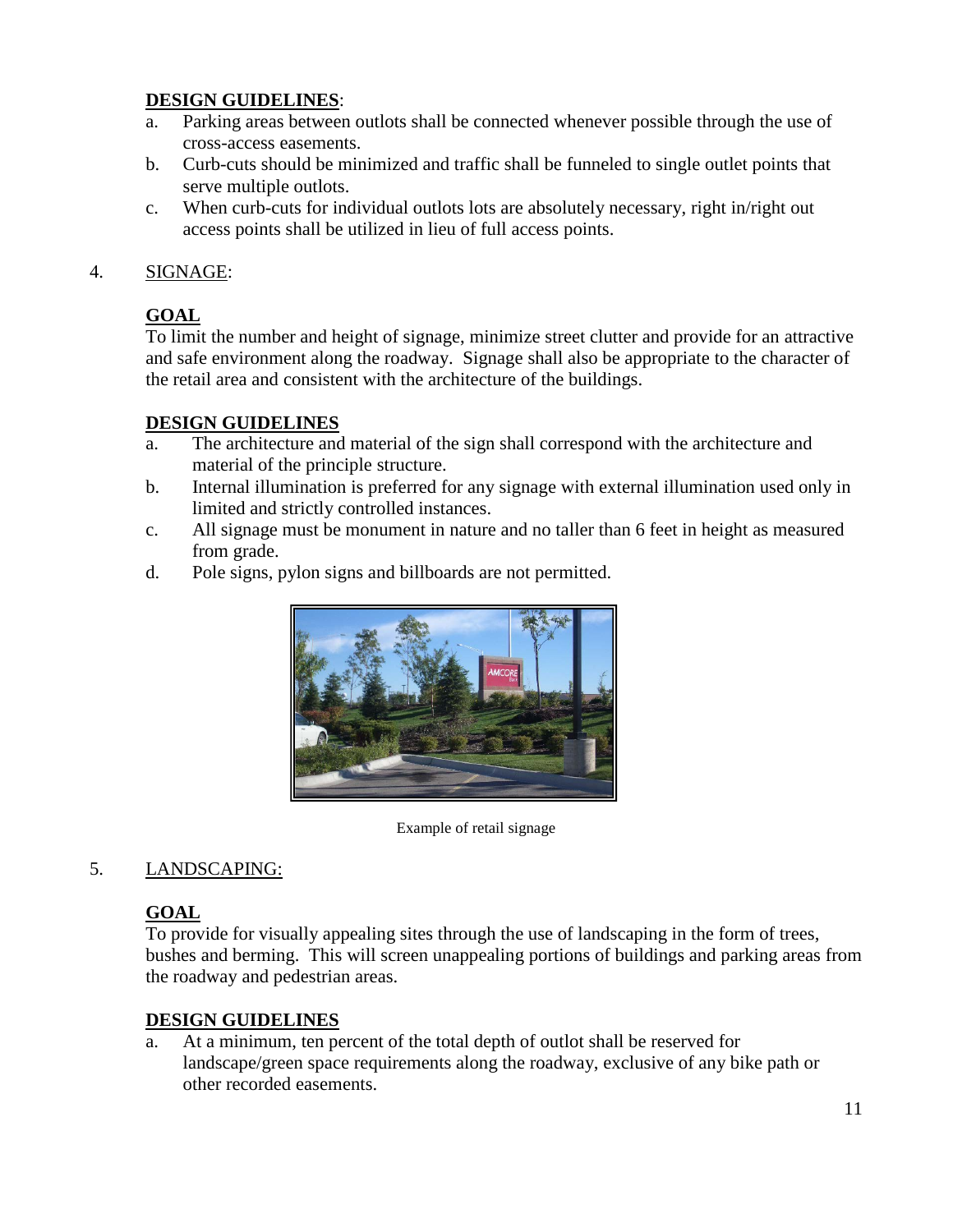- b. All stand alone retail/outlots shall provide a minimum 10 foot landscape buffer along the side and rear yards. One bush/shrub per 15 linear feet and one tree per 25 linear feet are required along these areas. These plantings may be clustered in areas to avoid a utilitarian look.
- c. Foundation plantings consisting of one bush/shrub per 10 linear feet shall be required along each wall of the principle structure.
	- i. These plantings may be clustered in areas to avoid a utilitarian look.
	- ii. 25 percent of the total perimeter shall include planting beds.
	- iii. Particular attention shall be paid toward screening mechanical equipment, bicycle parking areas, and loading docks; softening large expanses of building walls; and accenting entrances and architectural features.
	- iv. *Ground cover*: Except where occupied by planting beds, all foundation landscaping areas shall be sodded.
- d. One tree and three shrubs are required per 15 linear feet of street/drive aisle frontage. These plantings may be clustered in areas to avoid a utilitarian look.
- e. Planting beds and low-rise bushes/shrubs are required at the base of any sign.
- f. Plantings, preferably salt tolerant species, shall be utilized around accessory structures, buildings or other equipment to effectively screen them from high-traffic areas.





Example of good landscaping

- g. Irrigation: All landscaped areas shall be irrigated. Irrigation shall provide well hydrated conditions for vigorous growth of turfgrass and woody plant material.
	- i. All irrigation shall comply with applicable codes and permit requirements.
	- ii. All irrigation appurtenances shall be housed within the primary structure or be contained in below ground vaults.
	- iii. Irrigation application shall be limited to green space. Over-spray of paved areas shall not be permitted.
	- iv. Irrigation shall be managed by a remote electronic controller scheduled for operation in off-peak hours.
- h. Native plantings and salt tolerant species are to be utilized in parking lot islands.
- i. Plant material implemented in each lot shall comply with these minimum sizes:
	- i. Shade Tree: 2 ½" caliper
	- ii. Evergreen tree: 6' height
	- iii. Ornamental tree: 10' height
	- iv. Shrub: 3' height or spread
	- v. Screening material: 4' height